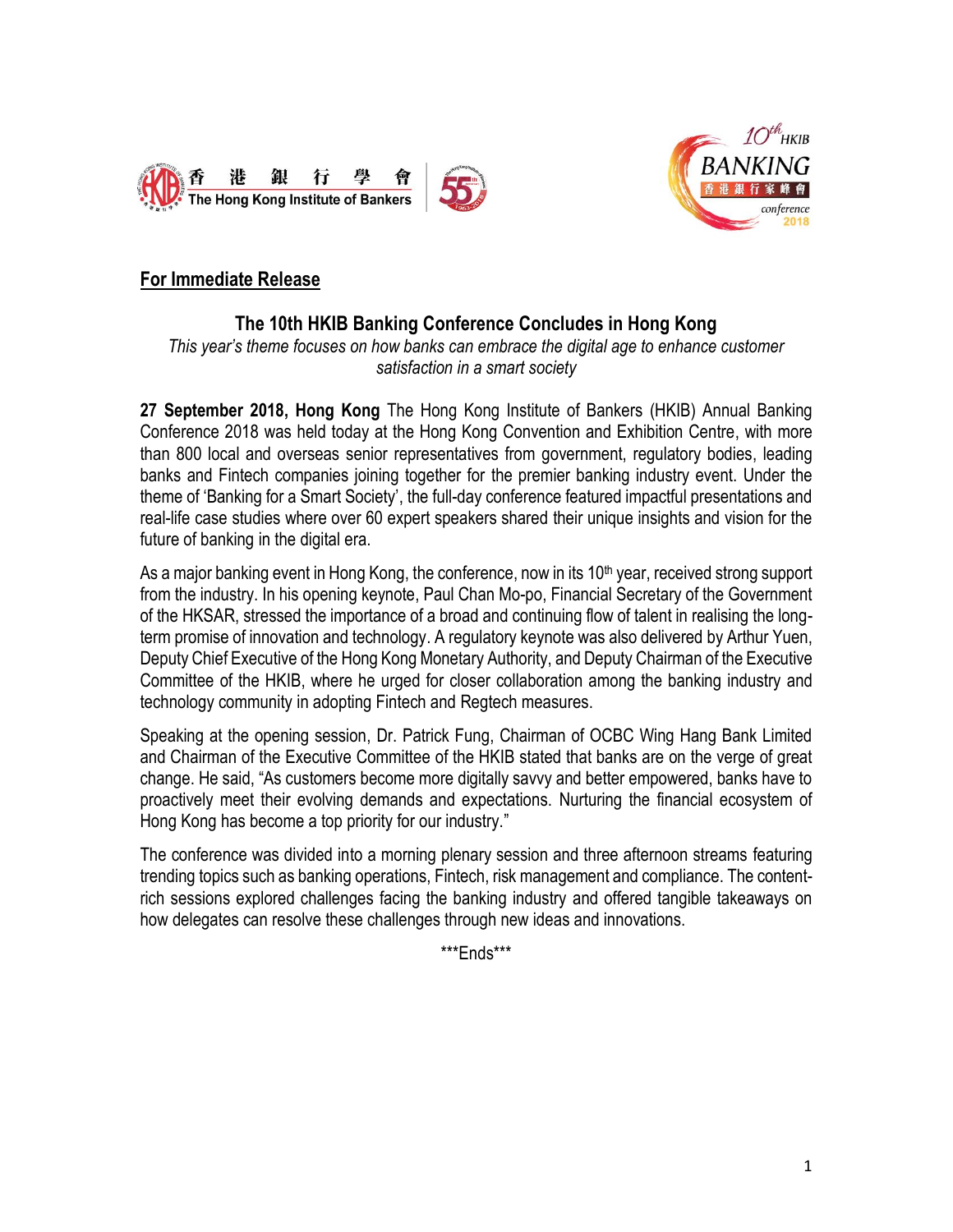### **Photo captions:**



Photo 1: Paul Chan Mo-po, Financial Secretary of the Government of the HKSAR delivers an opening keynote speech at the 10<sup>th</sup> Hong Kong Institute of Bankers Banking Conference.



Photo 2: (From the second on the left) Diana Cesar, Chief Executive, Hong Kong of The Hongkong and Shanghai Banking Corporation Limited; Ann Kung, Deputy Chief Executive of Bank of China (Hong Kong) Limited; Adrian Li Man-kiu, Executive Director & Deputy Chief Executive of The Bank of East Asia Limited and Angel Ng, Chief Executive Officer of Citi Hong Kong and Macau share their perspectives on how banks ought to reinvent their strategic roadmaps in the era of smart banking during the CEO Panel.